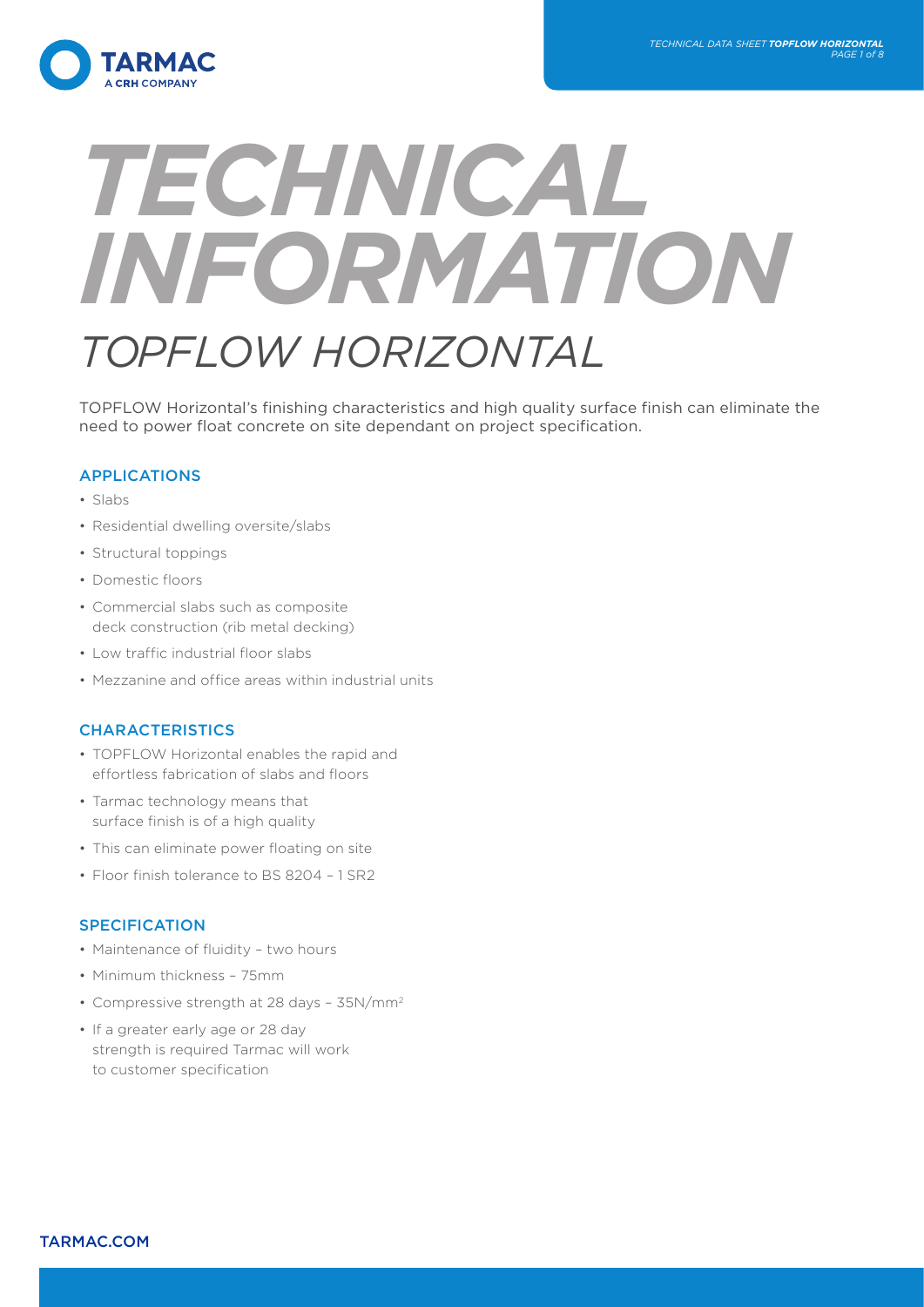

After extensive research with Loughborough University, TOPFLOW Horizontal was proven to improve construction processes. The research focused on determining and clarifying the exact benefits that TOPFLOW Horizontal can bring to the construction process.

The research made it clear that TOPFLOW Horizontal is not just a material for construction but it is in fact a method of construction. By adhering to the TOPFLOW Horizontal method significant savings were shown to be achievable.



- Placement with TOPFLOW Horizontal can reduce slab construction time by nearly 75%
- Reduces the gang size from four operatives to two

### TOPFLOW HORIZONTAL CONSTRUCTION **METHOD**

- Removal of the power floating operation reduces anaspect of the variability and unpredictability with concrete slab construction
- TOPFLOW Horizontal increases the predictability of construction projects with respect to project time and costs, reducing the risk of unforeseen expenses and delays
- TOPFLOW Horizontal removes issues observed with conventional concrete practice of water addition, insufficient compaction and curing. Complying with requirements of NHBC standard 2.1 – S10 parts c, f and g



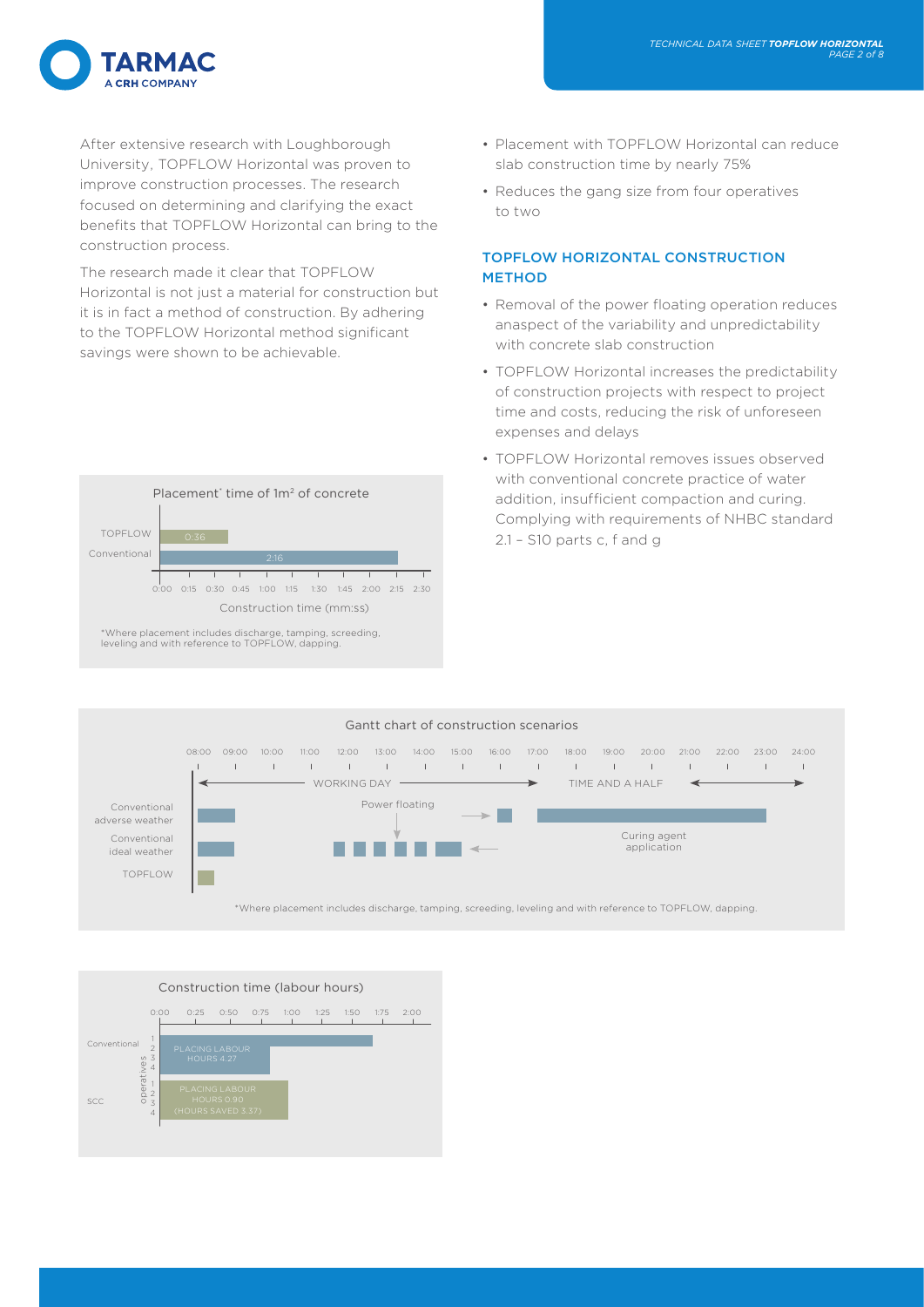

### INSTALLATION

TOPFLOW Horizontal can be laid over any stable substrate.

# UNDERFLOOR HEATING

TOPFLOW Horizontal is suitable for laying over underfloor heating; however the following precautions need to be made.

- 1. Reinforcement mesh (typically A142 or A193) should be used. Ideally this should be tied to the heating pipes prior to installation
- 2. Minimum depth of concrete cover to the top of the heating pipe should be 50mm
- 3. Careful consideration should be given to bay sizes and the location of construction joints

# BOND TO SUBSTRATE

- When the concrete is laid unbonded to the substrate, a polythene membrane of suitable thickness will be required
- When the concrete is to be laid bonded, steel reinforcement mesh or macro or steel fibre will be required. Bonding compound (such as an SBR type product) to be applied. and any jointing within the substrate should be mirrored through to the top slab.

### PERIMETER ISOLATION

- A compressible strip with a minimum thickness of 8mm and maximum of 15mm should be fixed around the walls
- The isolation strip is also required to be fixed around vertical features such as columns and pipe ducts
- Particular attention must be taken at re-entrant angles such as doorways, bays and alcoves
- Ensure the perimeter isolation is placed at right angles into all corners of the room
- On exterior angles it may be necessary to double up the isolation to ensure that the minimum thickness is maintained around the angle
- The most suitable material for this is a selfadhesive ethafoam strip; a small amount of steel mesh should also be placed around any internal corner or extrusion through the slab

### SUBSTRATE PREPARATION

- In all cases, a polythene membrane of 120 micron minimum thickness and 250 micron maximum thickness must be laid on the substrate
- TOPFLOW Horizontal is highly fluid and this requires the membrane to be substantially watertight to prevent loss of material
- The sheet should be laid with a 300mm overlap, adhesive tape at least 50mm wide should be applied along overlapping joints of the sheets to seal them
- Care should be taken to ensure the membrane is folded, or cut and sealed, into a corner
- Around the perimeter of the room, the edges of the polythene membrane should extend well above the intended level of topping or should be taped to the ethafoam strip
- Care should be taken to ensure no ridges or folds are left on the surface of the polythene

# **CONDITIONS**

- TOPFLOW Horizontal can only be laid when the air temperature is between 5°C and 30°C
- The substrate must not be frozen and ideally should be within the above temperature range

### SETTING OUT LEVELS

- The thickness of the concrete from the highest point of the prepared substrate should not be less than 50mm and should incorporate measures to counter plastic shrinkage
- To adequately set out the levels before placing the concrete, the highest point should first be found
- To easily identify the thickness to be laid a series of tripods with a height adjustable indicator should be used. A tripod should be placed at the highest point to denote the top of the finished floor and a nominal minimum thickness of 75mm
- Other tripods should be placed at two to three metre intervals across the floor and the indicators set using a laser-levelling device with the first tripod as the datum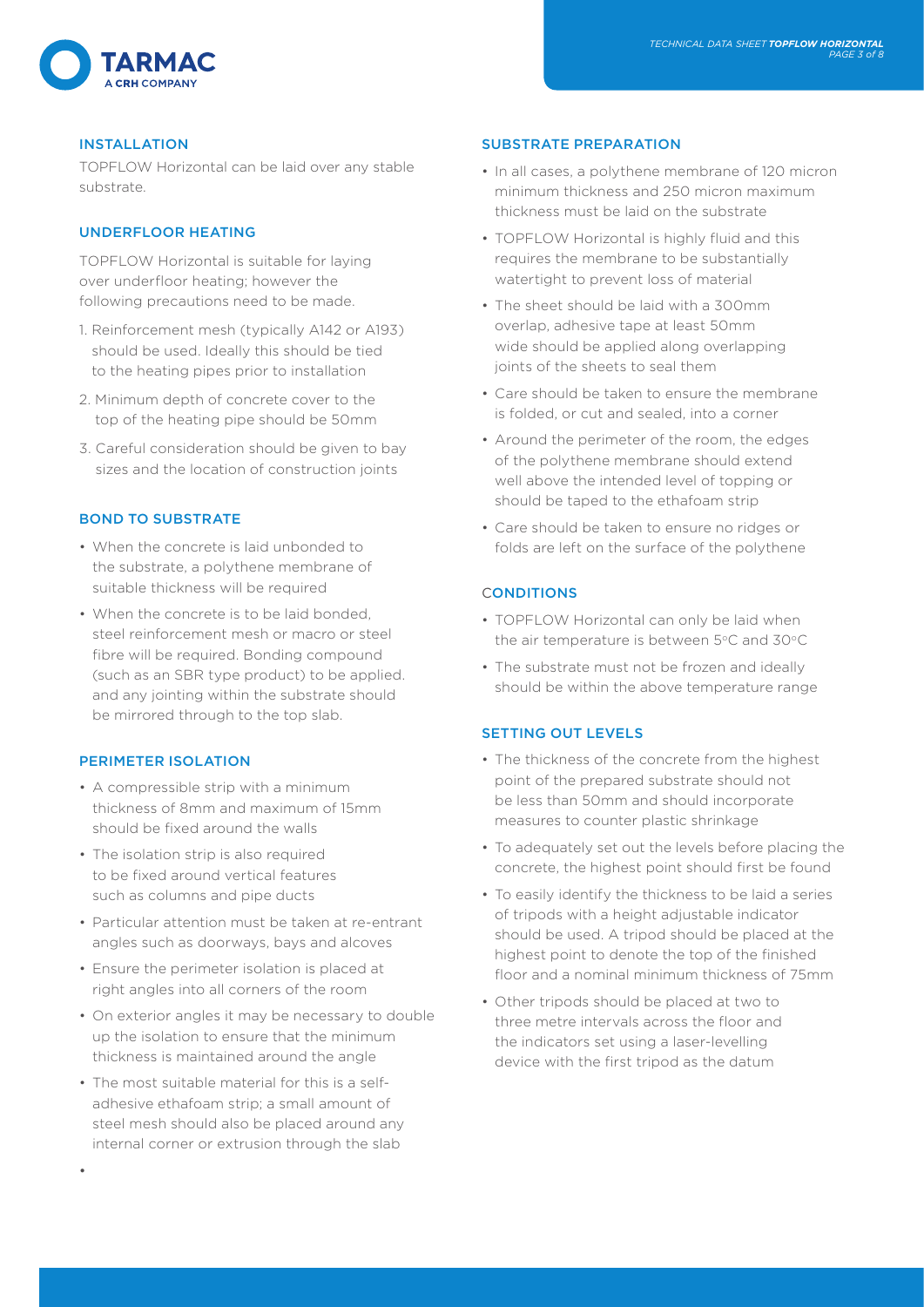

# SLUMP-FLOW MEASUREMENT

When TOPFLOW Horizontal arrives on site, the slump-flow of the material should be 650mm – 750mm when measured using the appropriate equipment. If the mix is outside of the target range, then advice should be sought from your Tarmac Readymix representative as to the appropriate course of action.

### PUMP PRIMING

If the concrete is to be pumped, prior to pumping it is essential that the pump is primed. The pipes must be systematically 'lubricated' with a slurry made up of approximately 10kg of pure cement mixed with 10l of water. The slurry should be fed through the pipes and fully recovered at the other end before any of the concrete is discharged.

### PUMPING

When placing the product, the hose should be held approximately 500mm from the substrate. The pipe should be moved in a sweeping motion and should not be held stationary above any fixed point. TOPFLOW Horizontal should be poured until the pre-set levels, as denoted by the tripods, have been reached.

### DAPPLING

- When the material has been placed to the desired levels within a room/area, it should be dappled immediately to obtain the best surface finish. The T-bar should be moved across the surface of the concrete with a dappling motion to generate a wave-like ripple across the surface
- The dappling should occur in two directions, the second being perpendicular to the first. The first pass should be a deep pass to approximately two-thirds of the depth of the concrete; the second a light pass over the surface

### CURING

- Following placement, a curing membrane should be sprayed over the surface using a mist sprayer. Care should be taken to follow all relevant health and safety procedures when using the curing membrane, including goggles and respiratory equipment where required
- It is essential to ensure complete coverage of the surface as per manufacturer's guidelines

### FOLLOWING PLACING

- The surface will be suitable for light foot traffic after 24 hours and can be worked on after a period of 72 hours from placing
- The slab should not be loaded with palletised materials until at least seven days
- Partitions can be erected after a minimum of seven days from the time of placing. Floor finishes should ideally be applied within a 60-day period after placing
- The slab should be protected from excessive winds or drying for 48 hours after placing

# BAY SIZES (WHEN INSTALLED WITHOUT CRACK CONTROL MESH REINFORCEMENT)

Saw cut joints should be detailed at 40 times the depth of the slab (in mm) e.g. a slab that is 75mm deep =  $40 \times 75 = 3,000$ mm, therefore joints must be at 3m x 3m.

Please note that bay sizes can be increased by utilisation of fibre reinforcement technologies and/or including Shrinkage Reducing Admixtures (SRAs) within the mix.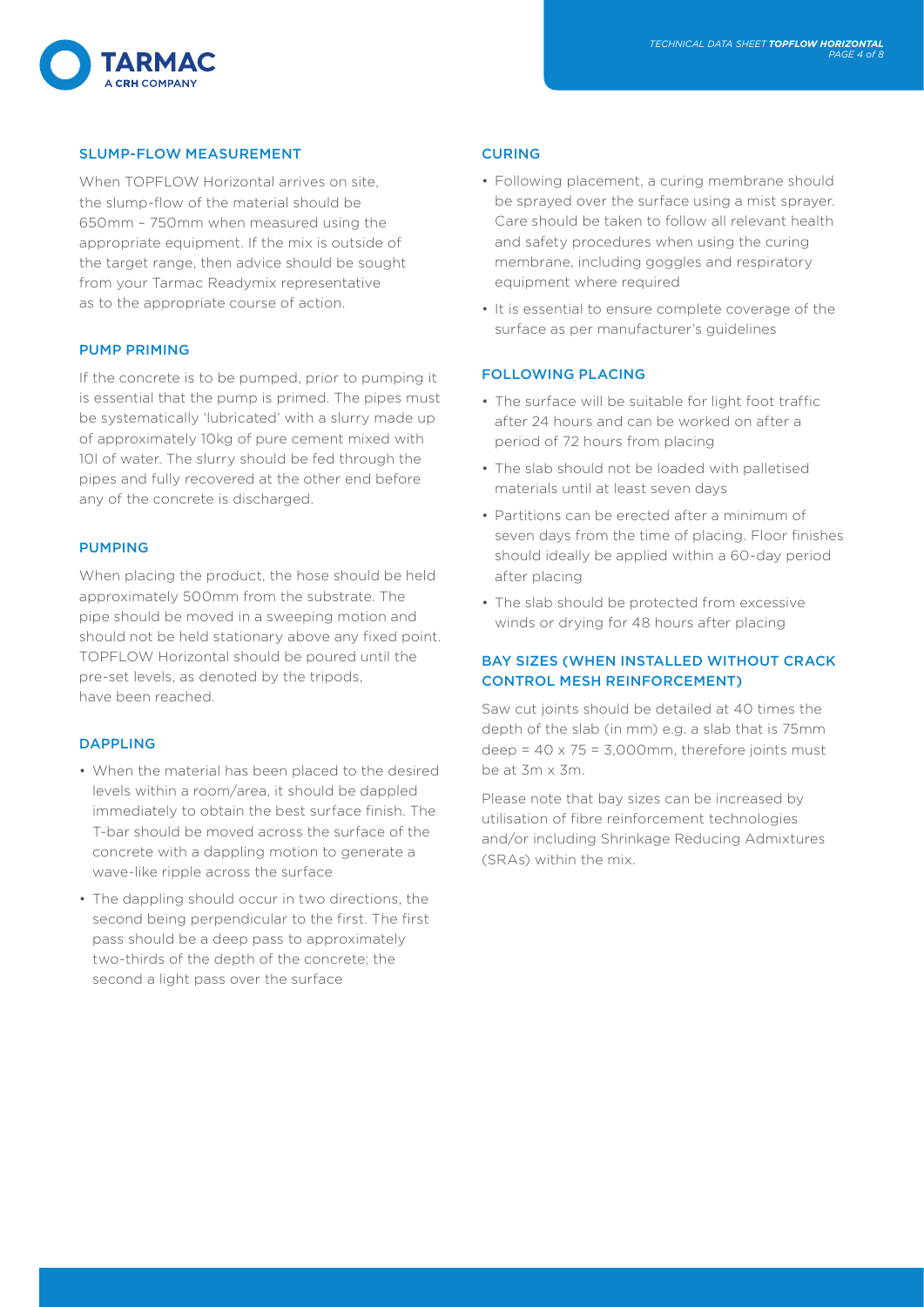

# CHECK LIST BEFORE POURING

In order to acheive the full potential of TOPFLOW Horizontal it is necessary to follow established best practices. Please review and initial the guidelines below before pouring.

| <b>TOPFLOW HORIZONTAL</b>                                                                                                                                                                                                                                                                                                                                                           | Customer<br>Initial |
|-------------------------------------------------------------------------------------------------------------------------------------------------------------------------------------------------------------------------------------------------------------------------------------------------------------------------------------------------------------------------------------|---------------------|
| Substrate temperature must be within 5-30°C with no risk of freezing for at least 48 hours<br>after placement.                                                                                                                                                                                                                                                                      |                     |
| Minimum slab thickness is 75mm.                                                                                                                                                                                                                                                                                                                                                     |                     |
| Check that the correct TOPFLOW mix has been specified for the application.                                                                                                                                                                                                                                                                                                          |                     |
| Ensure there is no standing water on the substrate prior to placement. Check that<br>perimeter isolation strip has been installed correctly.                                                                                                                                                                                                                                        |                     |
| Do not apply vibration to TOPFLOW, as this will cause segregation. Using secondary<br>transportation such as dumpers on site can also cause segregation.                                                                                                                                                                                                                            |                     |
| If using pumps, ensure pump lines are primed prior to start. Do not allow priming water/grout to be<br>placed in forms. Pump off concrete until a consistent product is coming out of the line otherwise<br>segregation may occur. Inform the pump company to make them aware that they are placing<br>TOPFLOW concrete. 75mm diameter lines provide the most controlled placement. |                     |
| If using a machine bucket, avoid saturating the bucket with release agent as this can cause<br>segregation or discolouration of the concrete.<br>Ensure there is no water in the bucket prior to filling. Discharge with steady flow.                                                                                                                                               |                     |
| Curing agents should be applied immediately after the dappling process. Application rates as per<br>manufacturer's recommendations (e.g. Chrysocure HPE from Chryso). Use a high pressure spray can<br>that will provide an even application at the recommended dosage.                                                                                                             |                     |
| Do not use plugged nozzles, or disturb concrete after spraying.                                                                                                                                                                                                                                                                                                                     |                     |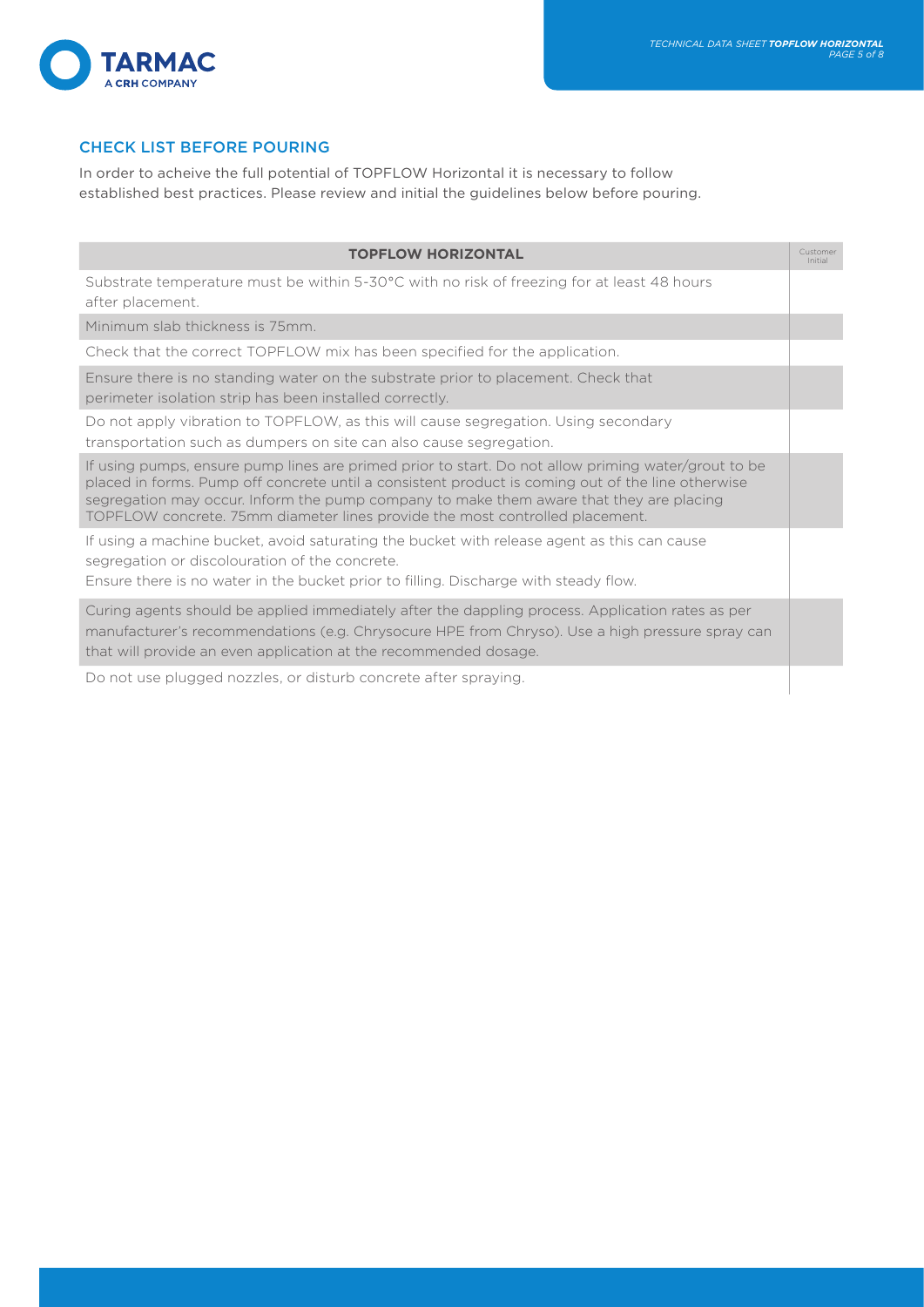

# FREQUENTLY ASKED QUESTIONS

### **1. IS IT APPROVED BY THE NHBC?**

Yes, TOPFLOW Horizontal is fully approved for use by the NHBC.

### 2. HOW FAR WILL IT FLOW?

Depending on the method used for the placing, the concrete will flow between 3 to 10m from the point of placing. How far the concrete actually flows is dependant on the energy you put into it i.e. how fast or hard you 'push' when you start placing. For example, if you pour it directly from the truck into the slab, it will go further than if you pumped it because the initial motion 'energy' was higher.

### 3. DO I HAVE TO POWER FLOAT IT?

No, the main reason for using TOPFLOW Horizontal is to avoid the need for this activity. By applying the appropriate method of placing, there is no need for power floating.

### 4. DO I HAVE TO VIBRATE IT?

No, the concrete is self-compacting, which means you don't have to vibrate it to compact it. In fact, if you vibrate any TOPFLOW product you will cause the product to segregate and bleed.

### 5. HOW DO I FINISH IT?

When the concrete has been placed to the desired levels, it should be dappled (or tamped) using the T-bar. You should make two passes of the bar the second pass being at right angle to the first. On the first pass the bar must be used vigorously to create 'big' waves to level the surface. The second pass must be done more gently, i.e. a light tamping, as this will create the best surface finish. During this pass the bar should remain in contact with the surface of the concrete. The curing agent must be applied without delay after the second pass.

### 6. CAN YOU PUMP IT?

Yes, TOPFLOW Horizontal is ideal for placing by pump, a normal concrete piston pump will have no problems with TOPFLOW providing the pump and pipeline have been properly primed using a cement slurry. A big advantage when using TOPFLOW products is that the size of the last two or three sections of flexible pipe may be reduced to 75 mm diameter, making it easier to handle and move around.

# 7. WHY DO YOU HAVE TO SPRAY A CURING AGENT ON THE FINISHED CONCRETE?

The curing agent has three purposes. Firstly, it is used to prevent plastic shrinkage cracking by preventing the evaporation of the water from the surface of the concrete. Secondly, by stopping the evaporation of water from the surface you prevent 'dusting' of the finished slab. Thirdly, good curing always allows the concrete in the slab to develop its full potential strength.

### 8. WHAT HAPPENS IF YOU DO NOT CURE IT?

The concrete will crack. Depending on the site conditions, the cracking can be from very light (two or three cracks per m2) to 'crazy paving'. As with any concrete you may expect the strength to be significantly reduced and the risk of 'dusting' to increase.

### 9. WHEN CAN I WALK ON OR LOAD THE SLAB?

The surface of the slab will be suitable for light foot traffic after a maximum of 24 hours. In terms of the initial loading of the slab the rate of strength gain is similar to conventional concrete. Where there are restrictions on loading, the designer or specifier's instructions must be followed. Tarmac staff will be happy to advise you on the rate of gain that may be expected for your project.

### 10. HOW DO I PLACE IT?

The three main placing methods are:

- Using a piston type concrete pump
- Straight from the mixer truck via chutes
- Using a crane and skip

Whichever method is used it is important that the finished level of the slab is clearly identifiable to the operatives before starting the pour. This can be done using adjustable tripod indicators, by using a laser level to adjust the level of the concrete at the same time as you place it, a tensioned string line between markers, or a combination of methods.

### 11. HOW MANY PEOPLE WILL I NEED TO LAY IT?

Depending on the volume of concrete, the surface area and the method of placing or setting the level, you will need between one and five people. Tarmac staff will be happy to advise you.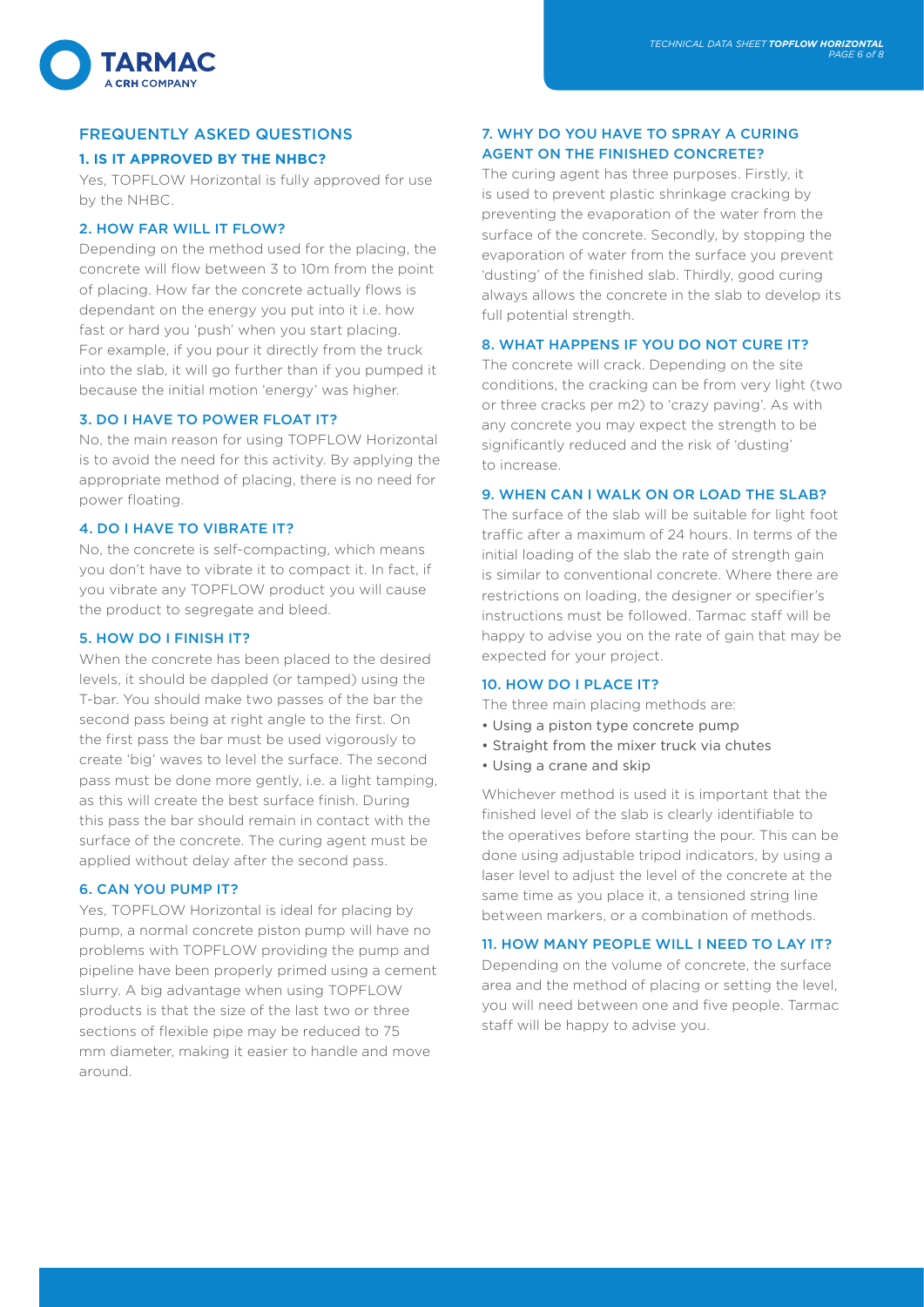

# 12. WHAT PREPARATION IS REQUIRED BEFORE **POUPING?**

TOPFLOW Horizontal is to be laid on top of a watertight membrane when unbonded and a compressive strip with a minimum thickness of 8mm is required, to be fixed around vertical features such as columns, pipes and walls. When the slab is intended to be bonded, a primer – SBR laytex or similar - must be applied to the substrate and a reinforcement mesh or fibre is required for crack control.

# 13. IS THE FINISHED CONCRETE SUITABLE TO RECEIVE CARPET OR CARPET TILES?

Yes, the quality of surface finish should be acceptable to receive carpet tiles without the need for priming or using a self-levelling compound. It is our recommendation that if there is any doubt regarding adhesion of floor finishes, any residue of curing agent should be removed prior to adhesion.

### 14. WILL THE FINISHED SURFACE BE DUSTY WHEN IT DRIES?

No, providing the specified curing membrane has been correctly applied the surface of the concrete will be dust-free.

### 15. CAN I LAY IT TO FALLS?

No, TOPFLOW Horizontal cannot be laid to falls because of its high fluidity.

### 16. WHAT IS THE SETTING TIME?

Depending on the temperature, the concrete will start to set 3-6 hours after placing. After 24 hours the strength will be sufficient for light foot traffic. Apart from the first few hours when TOPFLOW is still fluid, the setting time is comparable to one of a 'traditional' concrete.

### 17. DO I NEED TO PUT STEEL IN THE CONCRETE?

It is recommended that either a reinforcement mesh or fibre is used in any horizontal application to control the stresses induced by the shrinkage of the concrete. When TOPFLOW Horizontal is laid in certain unbonded situations, the use of mesh may be avoided by good site preparation as described in our guidance. All bonded applications will need at least reinforcement mesh or fibre reinforcement.

### 18. CAN I LAY IT BONDED?

Yes, but it is not our normal recommendation. The site preparation necessary to lay bonded TOPFLOW Horizontal is more complicated than for unbonded. When bonded the contractor must use an adequate reinforcing mesh, must put a soft isolating joint around every vertical feature, must use a suitable primer before laying the concrete and must saw cut crack control joints within 24 hours. Please ask us for advice if you intend to use TOPFLOW Horizontal in a bonded application. The concrete must also receive its intended floor finishings within 56 days of placing, otherwise there is risk of long-term drying shrinkage.

# 19. CAN I PLACE TOPFLOW HORIZONTAL DIRECTLY ONTO INSULATION BOARD?

No, because TOPFLOW Horizontal is so fluid care is required to avoid floatation of the insulation boards, as such a layer of Visqueen is required to isolate the insulation from the concrete. Avoid the use of aluminium foil faced board as the aluminium will react with any cement based product, and this reaction can cause surface defects.

### 18. WHY IS THE PREPARATION SO CRITICAL?

Good preparation is critical because it is the only way to reduce the risk of problems like cracking, poor surface finish, or a disaster like having a few cubic metres of concrete flowing through a gap in the formwork onto the level below.

### 19. IF THERE ARE GAPS IN THE FORMWORK OR PRECAST SYSTEM, HOW MUCH PRODUCT WILL I LOSE?

That will depend on the size of the gaps, typically a gap of 2-8mm will result in the loss of some product, however this will block within a few minutes and the loss will stop. Where gaps are greater than 15mm the concrete will continue to flow until the gap is blocked by an operative.

### 20. CAN YOU PUT FIBRES IN IT?

Yes, TOPFLOW Horizontal can either be supplied with macro-synthetic (plastic) fibres or steel fibres. The application and mesh type to be replaced will determine the fibre type and dosage. Each TOPFLOW mix is adjusted accordingly to take into account the fibre type and dosage.